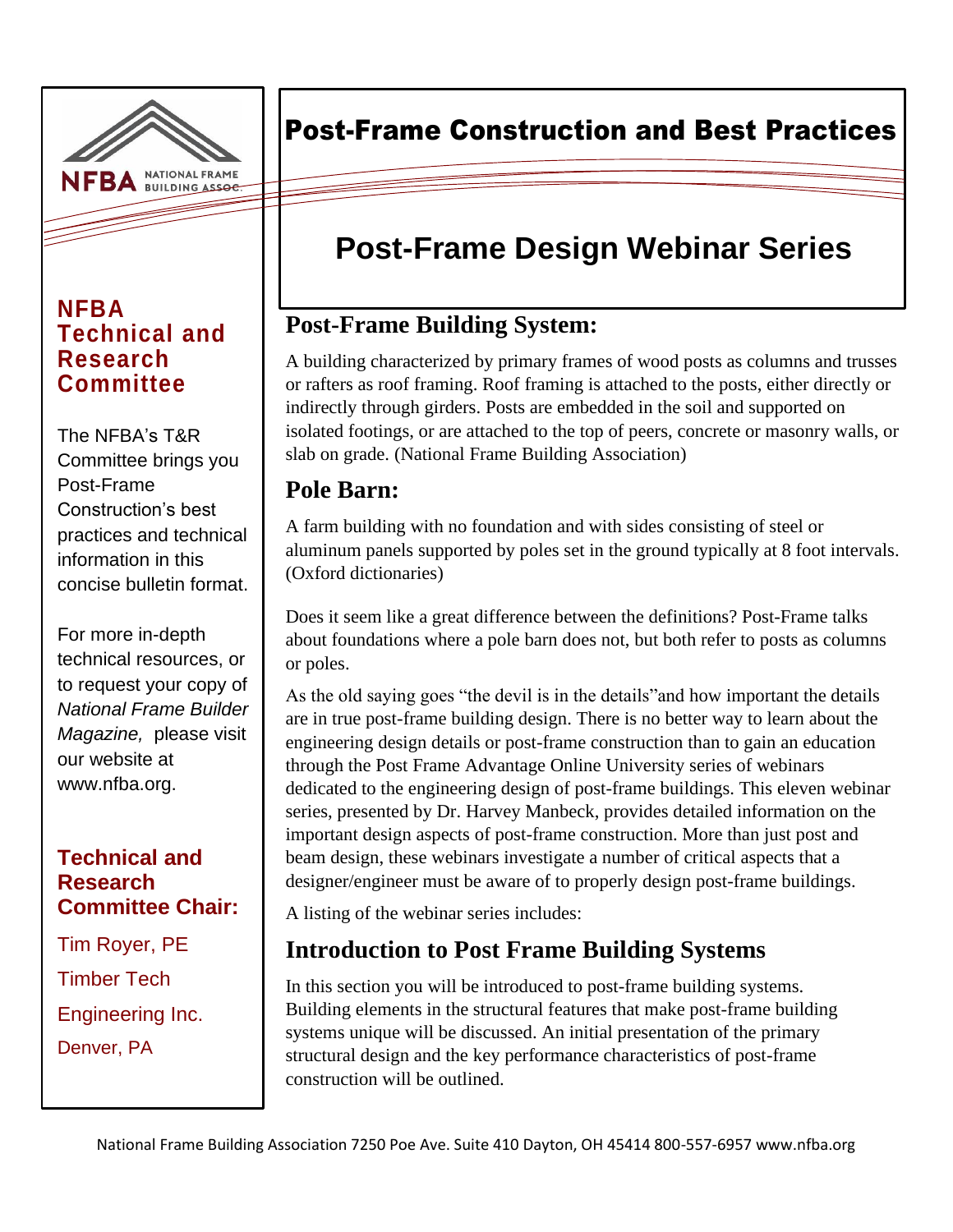

Post-Frame Construction and Best Practices

 $\mathcal{L}$  and  $\mathcal{L}$  and  $\mathcal{L}$  and  $\mathcal{L}$  and  $\mathcal{L}$  and  $\mathcal{L}$  and  $\mathcal{L}$  and  $\mathcal{L}$  and  $\mathcal{L}$  and  $\mathcal{L}$ 

### **Post-Frame Building Design Manual – 2nd Edition**

This session is dedicated to one of the principal support elements for post-frame construction created by the National Frame Building Association in 2015. This manual contains a great deal of information about the history and design of post-frame construction. Each of the design elements from foundation to diaphragm design of the roof and wall sheathing are explained with examples.

## **Architectural Alternatives for Post-Frame Building Systems**

In this webinar session the unique features of post-frame construction are discussed as well as the means by which post-frame buildings obtain code compliance. Energy efficiency and sustainability are reviewed as well as completed post-frame project case studies with a range of architectural features used on post frame construction.

# **Modern Post-Frame Structural Design Practice: An Introduction**

This webinar is dedicated to the actual structural design of post-frame buildings. Primary structural components are identified and their importance discussed. Structural design of post-frame systems, with and without diaphragm design, as well as how to design isolated post/pier foundations are all reviewed in great detail. A review of available resources is also discussed.

### **Diaphragm Design of Post-Frame Using Sway & Shear Modifiers**

Determine how to design sidewall post sizes using Sway and Shear modifiers (mD and mS) through presentation of the principles and case study examples. This webinar will also discuss how diaphragm design reduces the structural load carried by sidewall posts. A key consideration in post-frame design, this webinar is a critical tool in the design process.

### **Diaphragm Design of Post-Frame Using DAFI**

One of the key tools in post-frame design is a computer program known as DAFI. This tool will provide a 2D design of a post-frame system. The results of this program in addition to diaphragm design, which is discussed in depth in this webinar, provides the information on how the structural loads imposed on the sidewall posts is reduced for post-frame systems.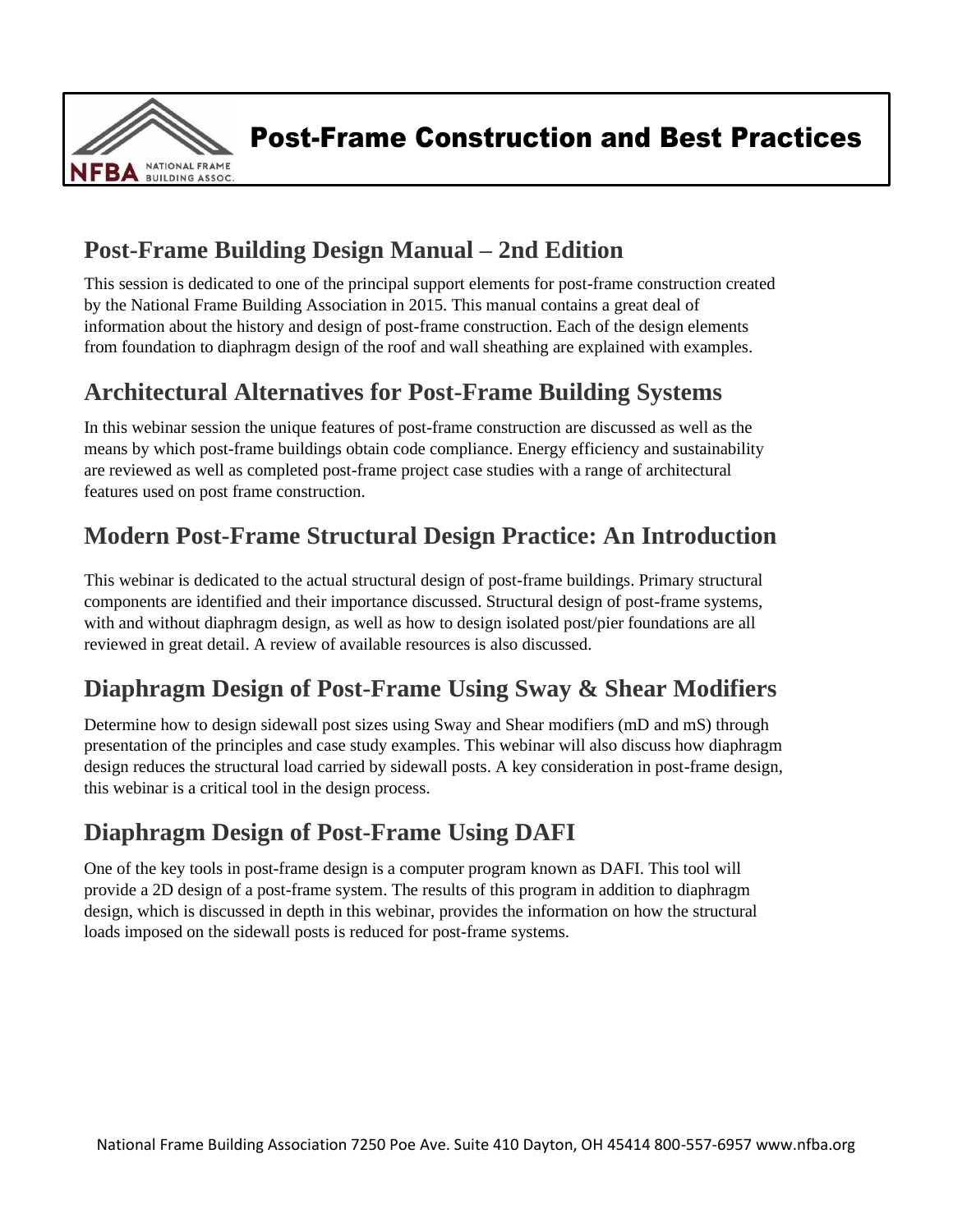

Post Frame Construction and Best Practices

 $\mathcal{L}$  and  $\mathcal{L}$  and  $\mathcal{L}$  and  $\mathcal{L}$  and  $\mathcal{L}$  and  $\mathcal{L}$  and  $\mathcal{L}$  and  $\mathcal{L}$  and  $\mathcal{L}$  and  $\mathcal{L}$  and  $\mathcal{L}$  and  $\mathcal{L}$ 

There are also three webinar sessions dedicated to post-frame foundation design. Each session addresses a specific topic, and all are important to the designer/engineer. The details of these webinar sessions are as follows:

### **Simplified Method for Shallow Post and Pier Foundation Design**

In this webinar, the design of shallow post/pier foundations is discussed and both bearing and uplift resistance is shown in great detail. The "Simplified Method" of foundation design is reviewed including ground line shear and moment design. Embedment depths are also discussed using this design method.

#### **Universal Method for Shallow Post and Pier Foundation Design**

Another method for foundation design, the Universal Method, is discussed in this webinar going into great detail as to when this method should be used in lieu of the Simplified Method. When and how to use this method, as well as design information such as how to determine ground line shear and moments are discussed and examples are provided.

#### **Design Aid for Shallow Post and Pier Foundations**

In this final webinar on foundations, the Shallow Post and Pier Foundation Design is introduced. A range of foundation design applications are discussed and resolved using this tool. This tool involves a number of different design inputs which are discussed throughout the examples. This tool provides information about the adequacy of shallow post or pier foundations to resist bearing loads, uplift loads, and lateral loads.

The final two sessions in this webinar series discuss non-diaphragm post-frame building design. This new engineering guide discusses buildings that are open sided and do not involve wall diaphragm load distribution. The two-part series includes:

#### **Non-Diaphragm Post-Frame Building Design Guide**

Discussion about the design guide and lateral force resisting system (LRFS) design. This webinar goes into great detail about the structural analysis, key structural components, and key connections involved in this unique type of post-frame building design.

### **Non-Diaphragm Post-Frame Structural Design Examples: Engineering Details**

This final webinar in the current National Frame Building Association series explains the significant engineering details required for non-diaphragm construction. Examples showing the structural analysis of a primary frame as well as the sidewall frame are shown by example. Key structural elements and connections are all examined in the examples provided.